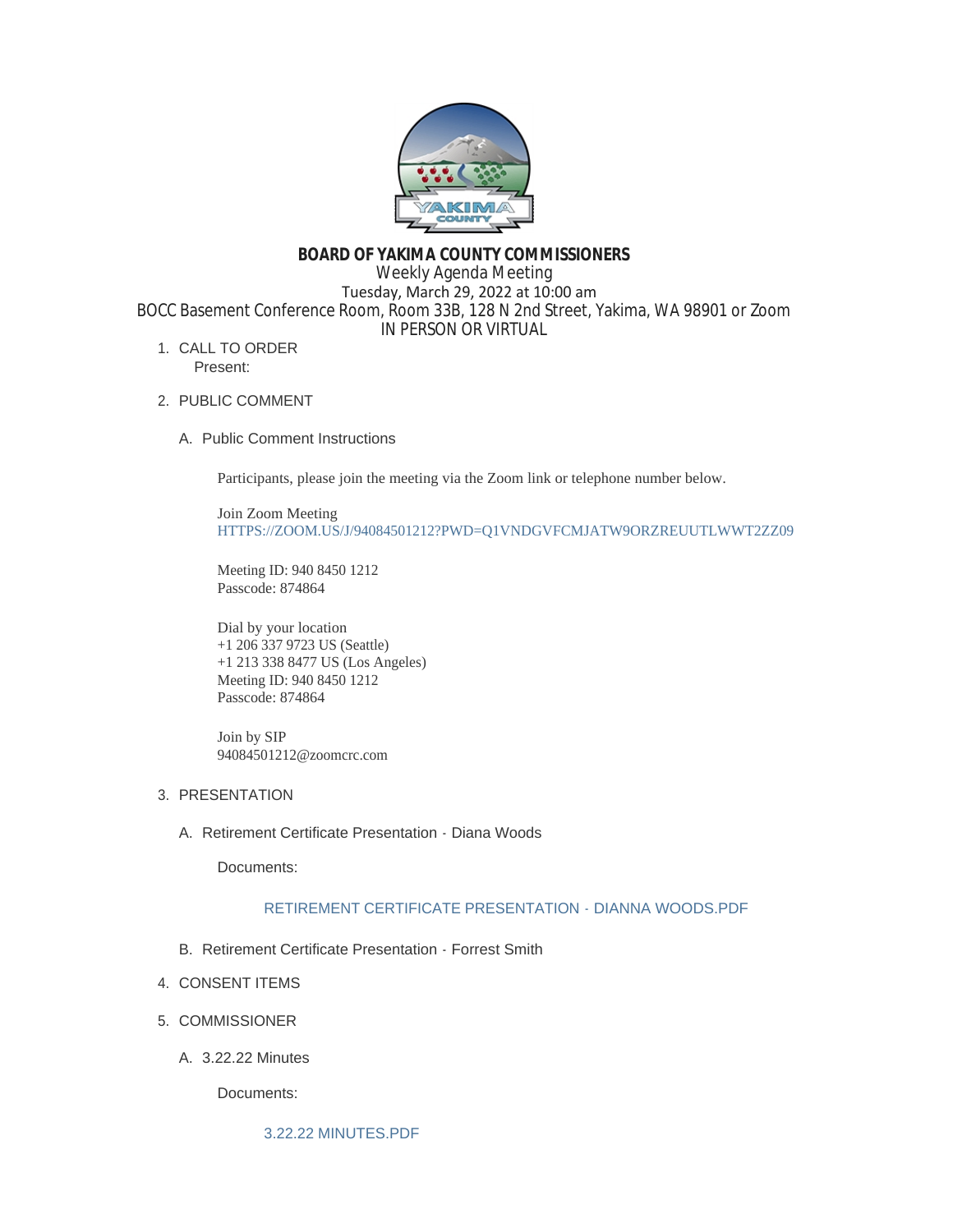# B. Resolution 86-2022

Appointing Otto Cruz to the Yakima County Veterans Advisory Board.

Fiscal Impact: \$0

Documents:

## [86-2022.PDF](https://www.yakimacounty.us/AgendaCenter/ViewFile/Item/4055?fileID=16027)

## 6. COUNTY ROADS

Resolution 91-2022 A.

Approving the County Engineer to Negotiate a Contract with VPR Services LLC to Provide a Visual Pavement Condition Rating Survey.

Fiscal Impact: Not to Exceed \$100,000 (Budgeted in 2022 Road Fund)

Documents:

## [91-2022.PDF](https://www.yakimacounty.us/AgendaCenter/ViewFile/Item/4076?fileID=16037)

B. Resolution 92-2022

Accepting as Complete, Contract No. 1758 for the Konnowac Pass Road Overlay Project.

Fiscal Impact: Please See Attached Summary of Project Costs

Documents:

#### [92-2022.PDF](https://www.yakimacounty.us/AgendaCenter/ViewFile/Item/4077?fileID=16038)

C. Resolution 93-2022

Accepting as Complete, Contract No. 1759 for the East West Corridor Demolition Project.

Fiscal Impact: Please See Attached Summary of Project Costs

Documents:

## [93-2022.PDF](https://www.yakimacounty.us/AgendaCenter/ViewFile/Item/4078?fileID=16039)

D. Resolution 94-2022 Reaffirming Yakima County's Policy for Title VI Compliance.

Fiscal Impact: \$0

Documents:

[94-2022.PDF](https://www.yakimacounty.us/AgendaCenter/ViewFile/Item/4079?fileID=16040)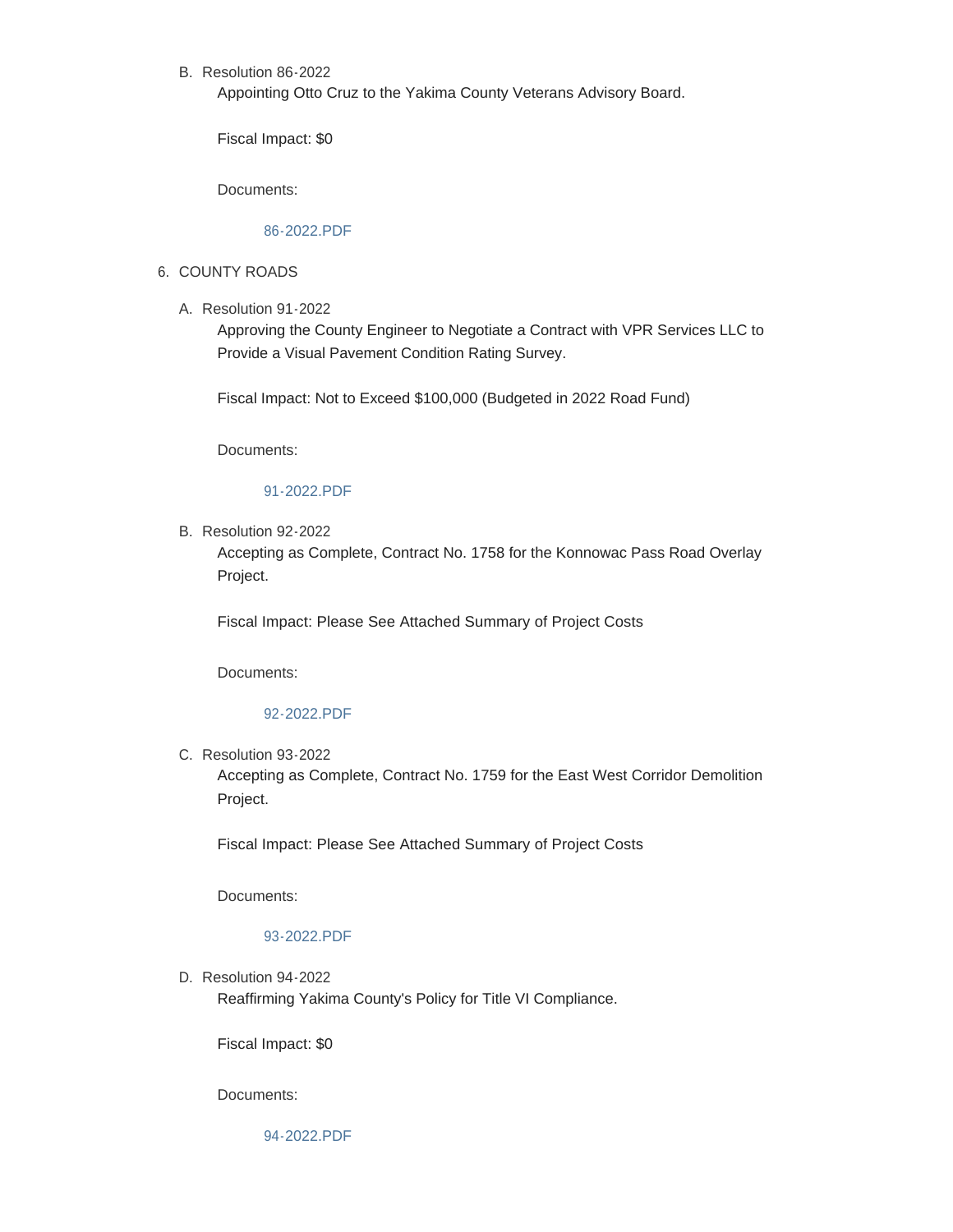# E. Agreement 99-2022

Agreement with Larry E. Hitchcock (dba LEH Appraisal Services) to Provide Appraisal Services for Yakima County Road Projects with Local, State, and Federal Funding.

Fiscal Impact: Not to Exceed \$200,000

Documents:

## [BOCC 99-2022.PDF](https://www.yakimacounty.us/AgendaCenter/ViewFile/Item/4080?fileID=16041)

Agreement 100-2022 F.

Agreement with Garrett W. Waldner (dba Washington Appraisal Services Inc.) to Provide Appraisal Services for Yakima County Road Projects with Local, State, and Federal Funding.

Fiscal Impact: Not to Exceed \$200,000

Documents:

# [BOCC 100-2022.PDF](https://www.yakimacounty.us/AgendaCenter/ViewFile/Item/4081?fileID=16042)

G. Agreement 101-2022

Agreement with Interwest Construction Inc. for the Collins Road Improvement Project.

Fiscal Impact: \$1,187,126.50

Documents:

## [BOCC 101-2022.PDF](https://www.yakimacounty.us/AgendaCenter/ViewFile/Item/4085?fileID=16045)

H. Agreement 102-2022

Agreement with Knobel's Electric Inc for County Wide Electrical Maintenance.

Fiscal Impact: \$35,081.11

Documents:

# [BOCC 102-2022.PDF](https://www.yakimacounty.us/AgendaCenter/ViewFile/Item/4086?fileID=16046)

Agreement 103-2022 I.

Agreement with MTM Services LLC for the Spill Bucket/Overfill and Cathodic Testing Installation and Repair Project.

Fiscal Impact: \$47,881.90

Documents:

[BOCC 103-2022.PDF](https://www.yakimacounty.us/AgendaCenter/ViewFile/Item/4087?fileID=16047)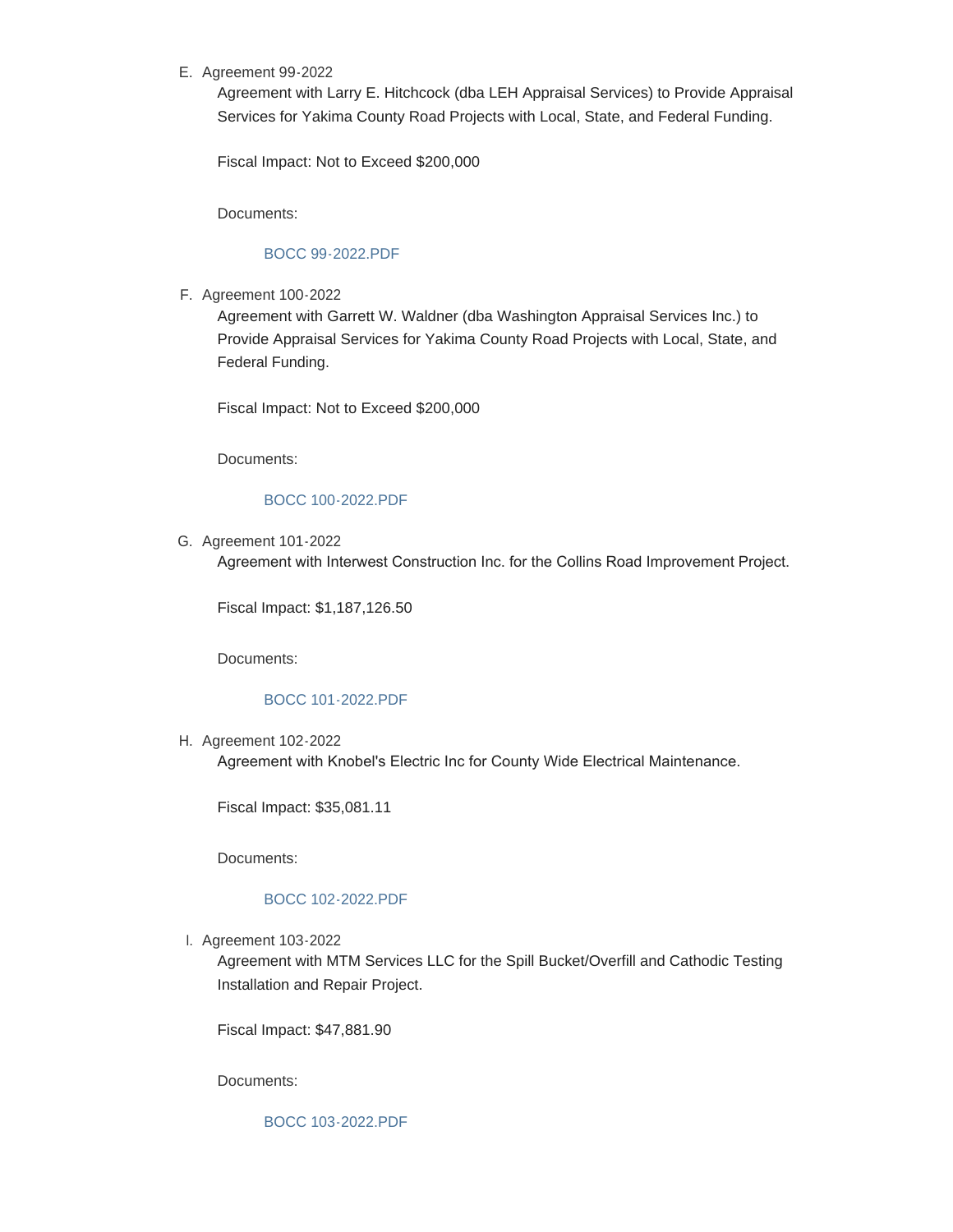# FACILITIES SERVICES 7.

Resolution 88-2022 A.

Authorizing Advertisement for Bids for Construction Work Associated with the Yakima County Jail Annex Roof Replacement Project.

Fiscal Impact: Cost for Legal Advertisement

Documents:

#### [88-2022.PDF](https://www.yakimacounty.us/AgendaCenter/ViewFile/Item/4056?fileID=16028)

B. Agreement 96-2022

Agreement with ATS Automation Inc for Database Protection, Diagnostics, Preventative Maintenance, Functionality Testing and Troubleshooting for the HVAC Temperature Control System (DDC) Located in Multiple Yakima County Facilities Buildings.

Fiscal Impact: First Year Service Not to Exceed \$31,971.24

Documents:

#### [BOCC 96-2022.PDF](https://www.yakimacounty.us/AgendaCenter/ViewFile/Item/4057?fileID=16029)

#### FINANCIAL SERVICES 8.

A. Resolution 90-2022

Adopting Projects for the Use of Title III Secure Rural Schools and Roads Self-Determination Act Funding.

Fiscal Impact: Title III Funds Received for 2018, 2019, 2020, and 2021 Total \$339,709.66. This Resolution Would Allocate \$169,854.83 to the Firewise Communities Program and the Same Amount to the Community Wildfire Protection Plan

Documents:

[90-2022.PDF](https://www.yakimacounty.us/AgendaCenter/ViewFile/Item/4058?fileID=16030)

## 9. OFFICE OF EMERGENCY MANAGEMENT

A. Agreement 95-2022

Intergovernmental Agreement Between Yakima County and the Yakima Valley Office of Emergency Management to Establish Responsibilities of the County and YVOEM in Relation to the Performance of Administrative Responsibilities.

Fiscal Impact: Please see Attached Agreement

Documents: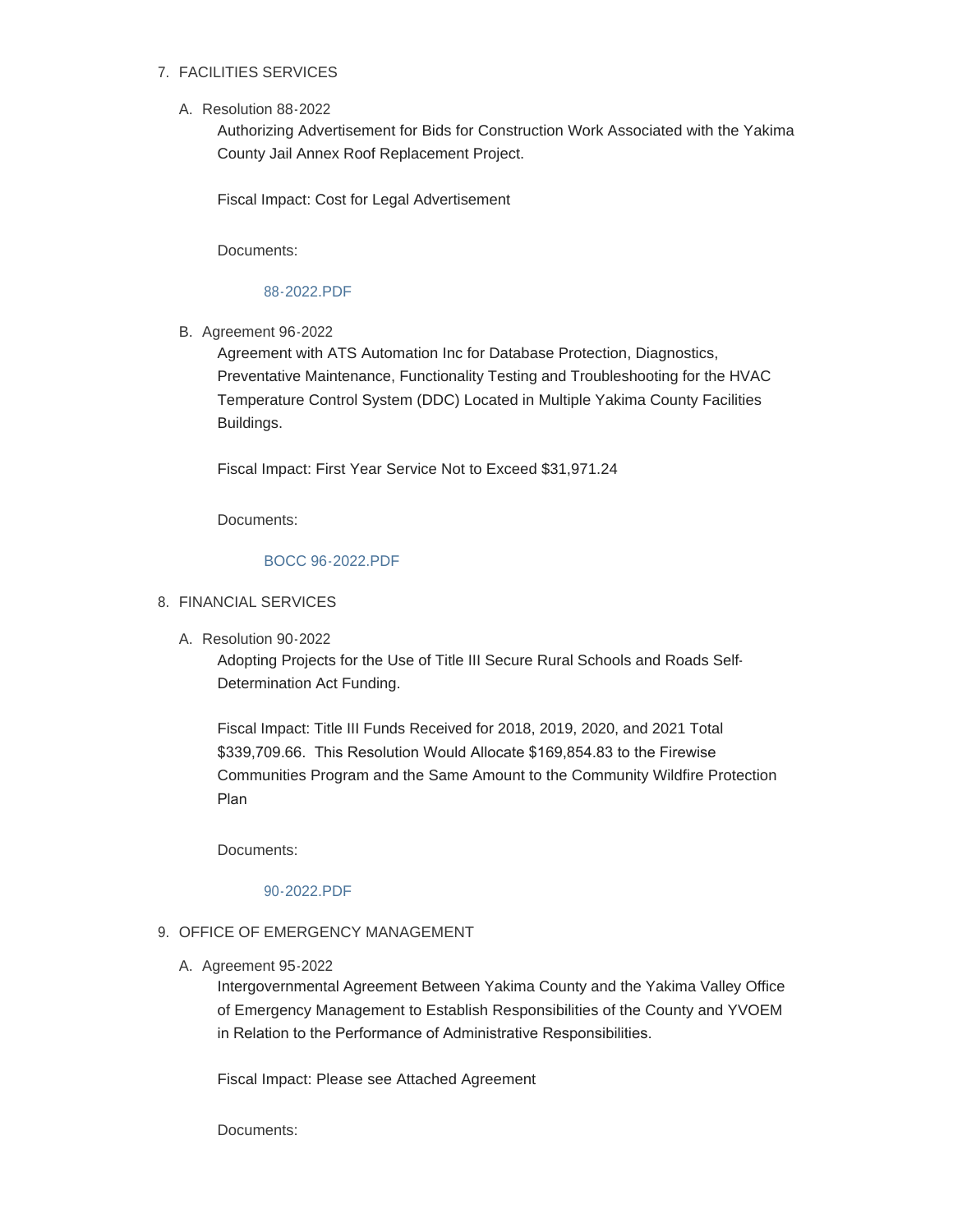## 10. PUBLIC SERVICES

A. Resolution 95-2022

Authorizing the Yakima County Utilities Manager to Sign Property Owner Water Service Agreements.

Fiscal Impact: \$0 - The Cost of Installing a Water Service Will be Reimbursed by the Property Owner.

Documents:

# [95-2022.PDF](https://www.yakimacounty.us/AgendaCenter/ViewFile/Item/4084?fileID=16044)

- 11. PURCHASING
	- Resolution 89-2022 A.

Awarding Bid for Dry Cleaning Services for the Yakima County Sheriff's Office and Department of Corrections to Yakima Dry Cleaners and Valley Cleaners.

Fiscal Impact: \$0

Documents:

# [89-2022.PDF](https://www.yakimacounty.us/AgendaCenter/ViewFile/Item/4060?fileID=16032)

**B.** Agreement 97-2022

Agreement with Valley Cleaners for Dry Cleaning Services for the Yakima County Sheriff's Office and Department of Corrections.

Fiscal Impact: Not to Exceed \$20,000

Documents:

# [BOCC 97-2022.PDF](https://www.yakimacounty.us/AgendaCenter/ViewFile/Item/4075?fileID=16036)

C. Agreement 98-2022

Agreement with Yakima Dry Cleaners for Dry Cleaning Services for the Yakima County Sheriff's Office and Department of Corrections.

Fiscal Impact: Not to Exceed \$20,000

Documents:

## [BOCC 98-2022.PDF](https://www.yakimacounty.us/AgendaCenter/ViewFile/Item/4062?fileID=16035)

# 12. TREASURER

Resolution 87-2022 A.

Authorizing Yakima County Purchasing Department to Make a Sole Source Software Purchase from SymPro for Debt Management Software.